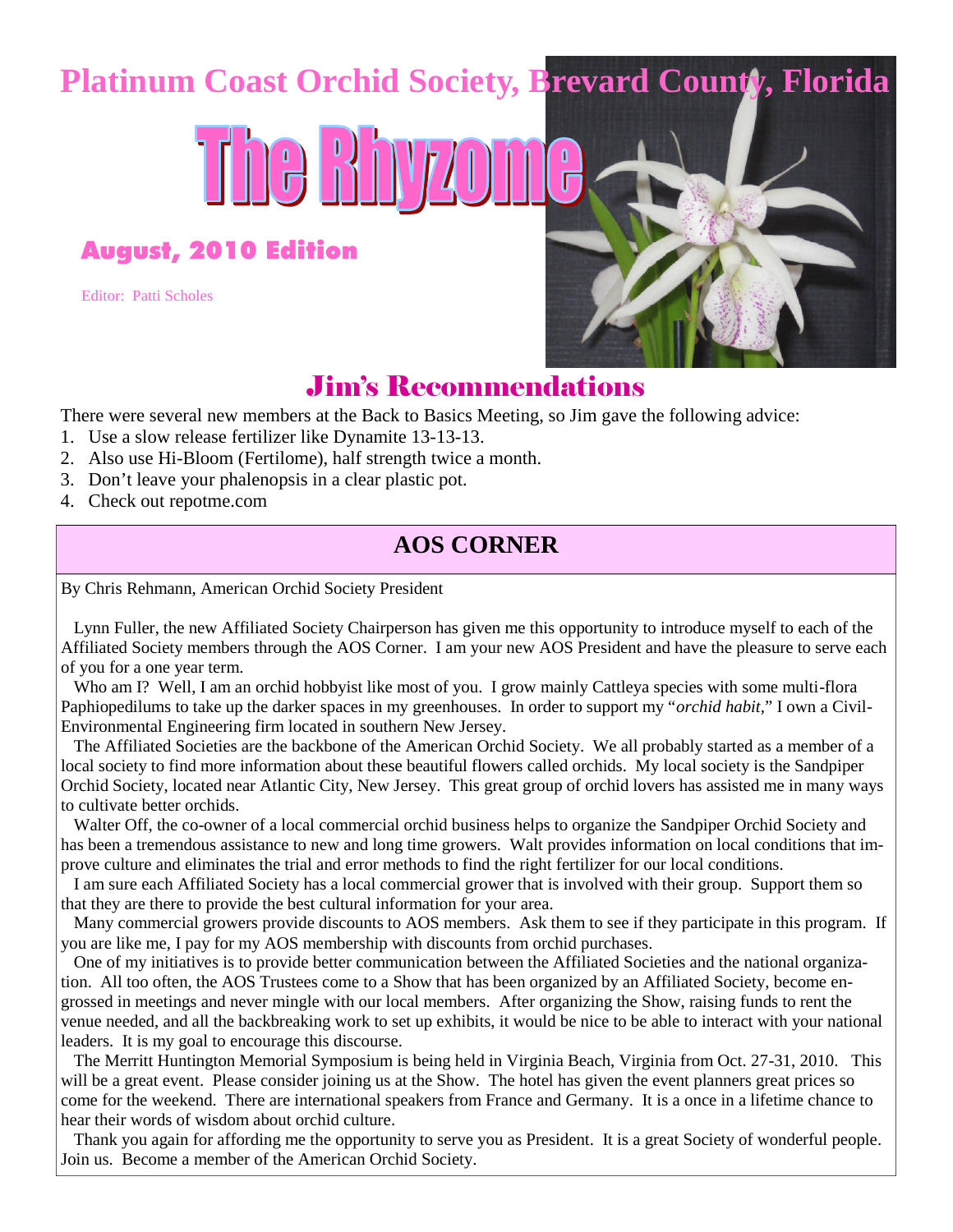## Welcome to our New Members

#### Linda Brayer Dale Burrell Nancy Cariseo Scott Geiser Natalie Cisneros Margaret Croucher Laura DeCarlo Carolyn Gorenflo Phyllis Harris Peter Jones Barry Kennedy Lorna Mazza LeeAnn McCullough Kathryn Montague Terry Nickerson Sue Oliver Kate Sebastiani Catherine Virata



Vanda Thanadee-Dr. Arek Grower-Sue Oliver

## SURFING FOR ORCHIDS

#### By Lee Ann McCullough

**orchidmall.com** This site is a good link to other orchid sites. There are few general categories. Great categories are *Announcements and Events* that is wonderful for looking at upcoming orchid shows and sales. Another great category is *Orchid Societies* that will link you to each society's website. Yes, we were there and it looked super. If you are looking for vendors of either plants or supplies you can check out *Orchid Plant Sources* or *Services, Supplies & Software.* These links were alright but a little hard to maneuver. Under *Reading Room* you can find articles, however you really need to know what you are looking for because there is little organization. The *Speakers* section is very outdated and not good at all. The other categories are interesting, so check out **orchidmall.com** if you want to know about other societies and what they are up to.

The second site is **orchidsites.com** and is like Orchid Mall but on a state level and not a national one. Here you can find resources in Florida. This site gives you growers, suppliers, a few travel sites and information on orchids. This site was fair.

The third site is **flnativeorchids.com** . This site has some great photos. If you ever need Florida Law and how it protects our native orchids, then this gets you there fast. State Statute has been copied to this site. This site was also fair.

### Water Quality and Orchids **By Craig Helpling**

At one of our 'Back to Basics' meetings, someone asked if it was okay to water orchids with reclaimed water provided by the city of Cocoa Beach. Since I work for the County water and wastewater utility, I was asked to answer the question. Later, I was asked if I would write something for the newsletter addressing reclaimed water, other sources of water, and the best type to use on orchids. This will be the first in a seven-part series.

Part 1. Reclaimed Water

Some of the public wastewater utilities in our area have reuse programs to manage part of their treated wastewater. The raw sewage arriving at the plant is treated by various methods to produce effluent that fully complies with state law. This treated, 'reclaimed water' is pumped from the treatment plant back to some neighborhoods and is safe to use for irrigating residential lawns and landscaping. Is it good for orchids?

Reclaimed water usually does not contain a lot of nutrients, such as nitrogen or phosphorus. State rules require the wastewater to be treated to remove such nutrients. What 'safe' really means for reclaimed water is that it has also been treated sufficiently to remove all harmful bacteria and viruses. But, even though reclaimed water has very low nutrient content and contains no bacteria or viruses, that does not mean it is always ideal for use on orchids.

The state rules for domestic wastewater treatment do not address total dissolved solids. Dissolved salts and other minerals are in the raw sewage when it gets to the treatment plant. The biological, filtration and disinfection methods used at the plant to clean up the wastewater do very little or nothing to reduce those mineral and salts.

When the water in the ground is influenced by brackish or salty water, it is common for the domestic sewage arriving at the plant to be more salty than the wastewater leaving the houses. Sewage collection pipes and manholes, especially ones built many years ago, often leak. But, with a high water table and deep sewer lines, raw sewage does not leak out; ground water leaks in. Commonly on the barrier islands, it is more likely that the ground water is salty and this infiltration adds dissolved solids to the collected sewage; dissolved solids that won't be removed by the wastewater treatment processes.

Reclaimed water that is low in total dissolved solids content can be an ideal source for irrigating orchids. However, whether you live on a barrier island or on the mainland, it's best to make sure how salty the reclaimed water is before you use it. Take a sample to the local Agricultural Extension Office and ask that it be tested. The service is free. When you get the results, then decide if it might be good for your orchids, or if it is so salty it might damage them.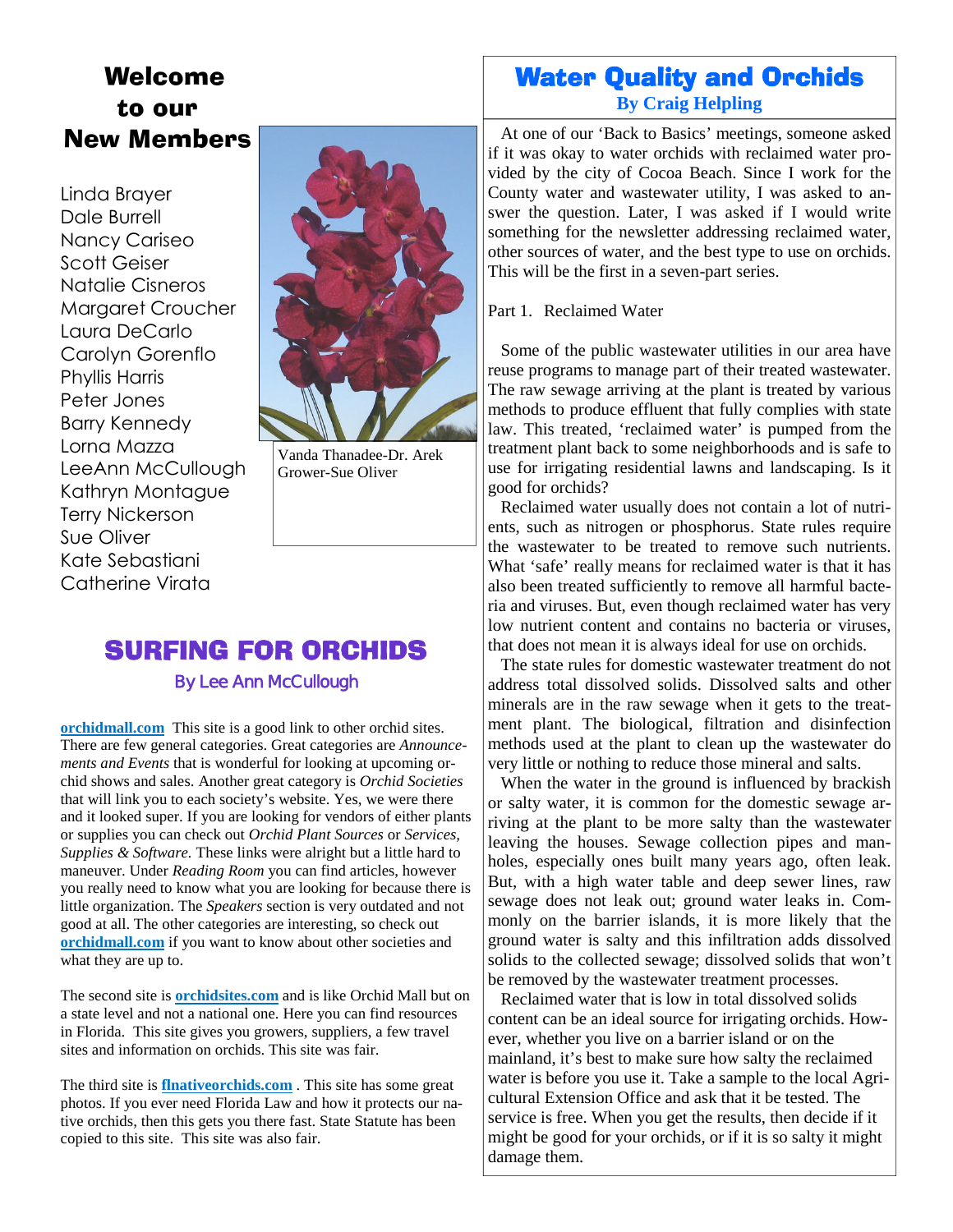

#### **Blc. Tillie Mueller - Grower Joyce Schofield**

This was one of sixteen orchids that was given to me about 10 years ago by my next door neighbor. She was moving into a condo and wouldn't be able to care for them anymore. This is when my infatuation with orchids began. I realized after a while that growing and caring for orchids was not that difficult. I repotted this orchid about 2 years ago in spaghnum moss. At that time spaghnum moss was being touted as the best medium, but I found that it dries out too quickly. When I repot in a few months, I will probably use a combination of aliflor and coir and only report my phals with the spaghnum. Most of my 'cats' hang from my magnolia tree in the backyard. Right now, I water about twice a week. I try to fertilize once a week with ferti-lome blooming and rooting plant food (9-59-8).

#### Dendrobium bracteosum—Grower Sally Pancoast

I purchased this plant as an unbloomed seedling at the Miami International Show in March of 2009 from H&R for \$7. It is a cross of 2 color variations, white and rose. It bloomed last summer with only 1 cluster of flowers. I was hoping for the rose, but got the white. This plant is aptly named. The flowers grow from the "bracts" along the old canes. It has been flowering for the past month, with even more clusters of white 1" flowers with orange-yellow lip exploding from the bracts on older canes. It's grown in my shade house with medium to bright light conditions and, with most of my Dendrobiums, given a winter rest period with limited water and no fertilizer.



#### **MEMBERSHIP**

Dear PCOS Members,

There comes a time when all of us will choose to step down from our current positions and responsibilities within the PCOS due to physical limitations or other circumstances in our lives. That time has come for me. Effective Dec. 1st, 2010, I will resign my position as PCOS Membership Chairman and hopefully turn the work over to a current member who has active interest in the PCOS and the importance of performing the duties of Membership Chairman.



Phal. Mahinhin (Phal. equesteis x Phal lueddemanniana) Grower - Mary DeSorbo

The Membership committee consists of the Membership Chairman who sits on the PCOS Board and is appointed by the President. The Membership committee chairman's responsibilities are to maintain accurate membership records and provide current membership lists to Board Members and selected committee members, as required. There are two membership committee members who work with the Membership chairman. One, Denise Baumann, prepares and distributes membership Name Tags to all members. The second member is responsible for New Member Orientations, including preparing and distributing related materials to all new members. This position has not been filled to date, therefore no New Member Orientations have been conducted.

The purpose of this article is to request current members who may be interested in the Membership Chairman or the New Member Orientation positions to please contact me or Jim Adamson as soon as possible. I will be happy to spend as much time as reasonably necessary to train selected members so there is a timely transition to these positions. You can contact Jim Adamson at 632-2847 or e-mail Jim at jadamson1@cfl.rr.com. Or, you can call me at 453-4856 or send me an email at mjtquest@cfl.rr.com.

We look forward to hearing from those who would like to help the PCOS in one of these important positions.